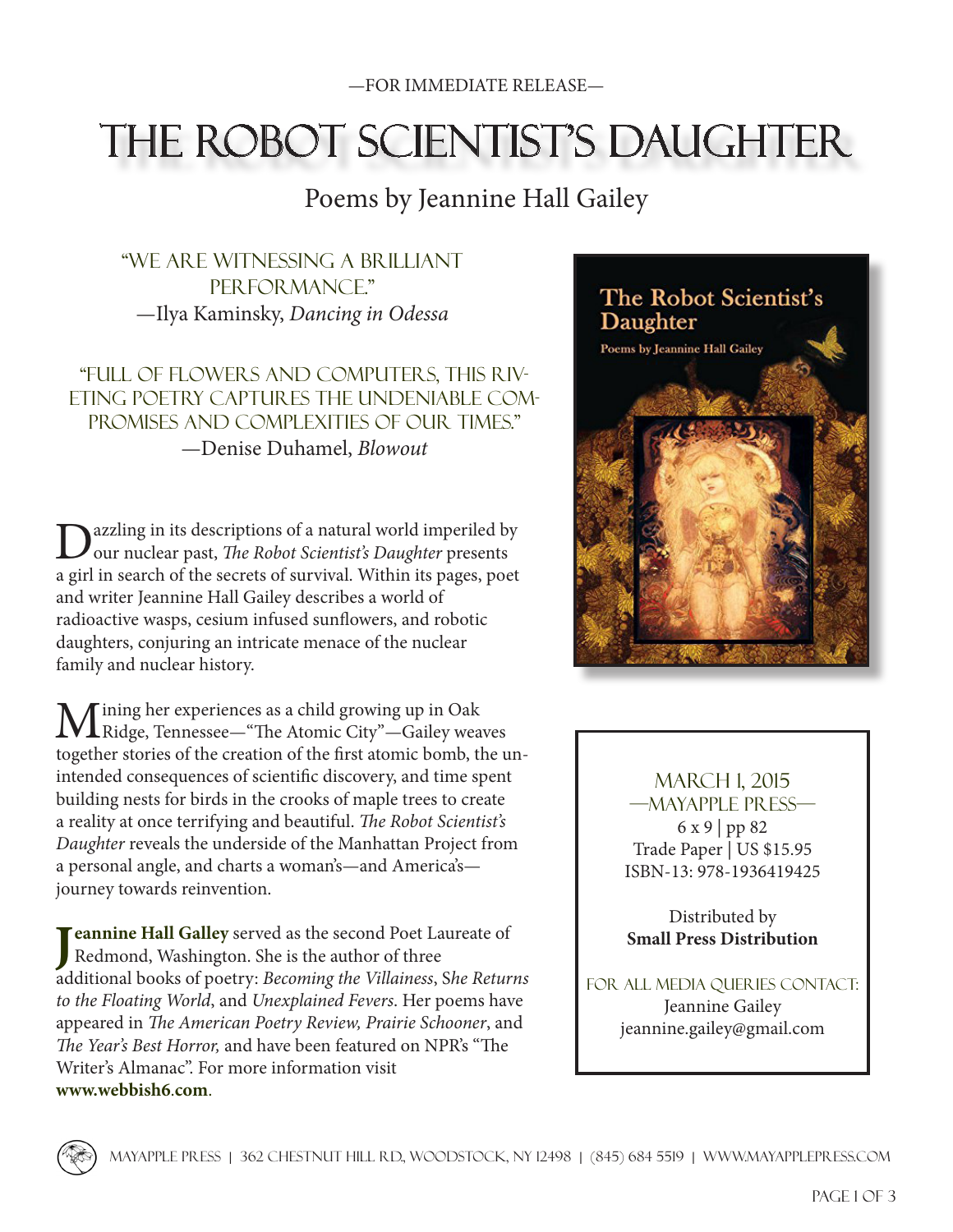# Q & A WITH POET **JEANNINE HALL GAILEY**



"A few years ago, after reading one of my books, Ilya Kaminsky said:

'Now you must create your own fairy tale.'

This book is my attempt to do just that: to create a fairy tale from my autobiography."

—Jeannine Hall Gailey

#### **Q. Tell us a little bit about how** *The Robot Scientist's Daughter* **came to be.**

I started writing these poems right after I completed my second book, *She Returns to the Floating World.* The disaster at Fukushima occurred during the week that the book went to print, and I began writing about that disaster.

Later, I began researching the EPA reports from my home town of Oak Ridge, Tennessee, and thought about how my own exposure to toxic waste—that origin-story of so many comic book superheroes and supervillains, from Spiderman to the X-Men—has impacted my health over the years. That's what really got the book started.

I also wanted to write a bit about my father, his contribution to science in the nuclear field, and how his work impacted his life and my life differently. I have observed that many writers who I admire, such as Margaret Atwood and Louise Gluck, are the daughters of scientists and inventors. I think there's something about that circumstance that drives us to try to communicate between our fathers' specialized scientific world and the world of art and language.

#### Q. *The Robot Scientist's Daughter* **melds scenes of a rural childhood with a science fiction universe. What inspired this juxtaposition?**

Oak Ridge is such a beautiful town, and my own memories of my childhood home are both threatening (signs warning you not to eat the fish in the pond, not to eat the deer from the woods) and delightful: oak trees, violets, large rocks full of fossils. I was a tomboy growing up and spent a lot of time with the plants and wildlife, climbing trees, exploring the woods, hanging out with the local animals.

Author interview continued on the following page...



Mayapple Press | 362 Chestnut Hill Rd., Woodstock, NY 12498 | (845) 684 5519 | [www.mayapplepress.com](http://mayapplepress.com/)